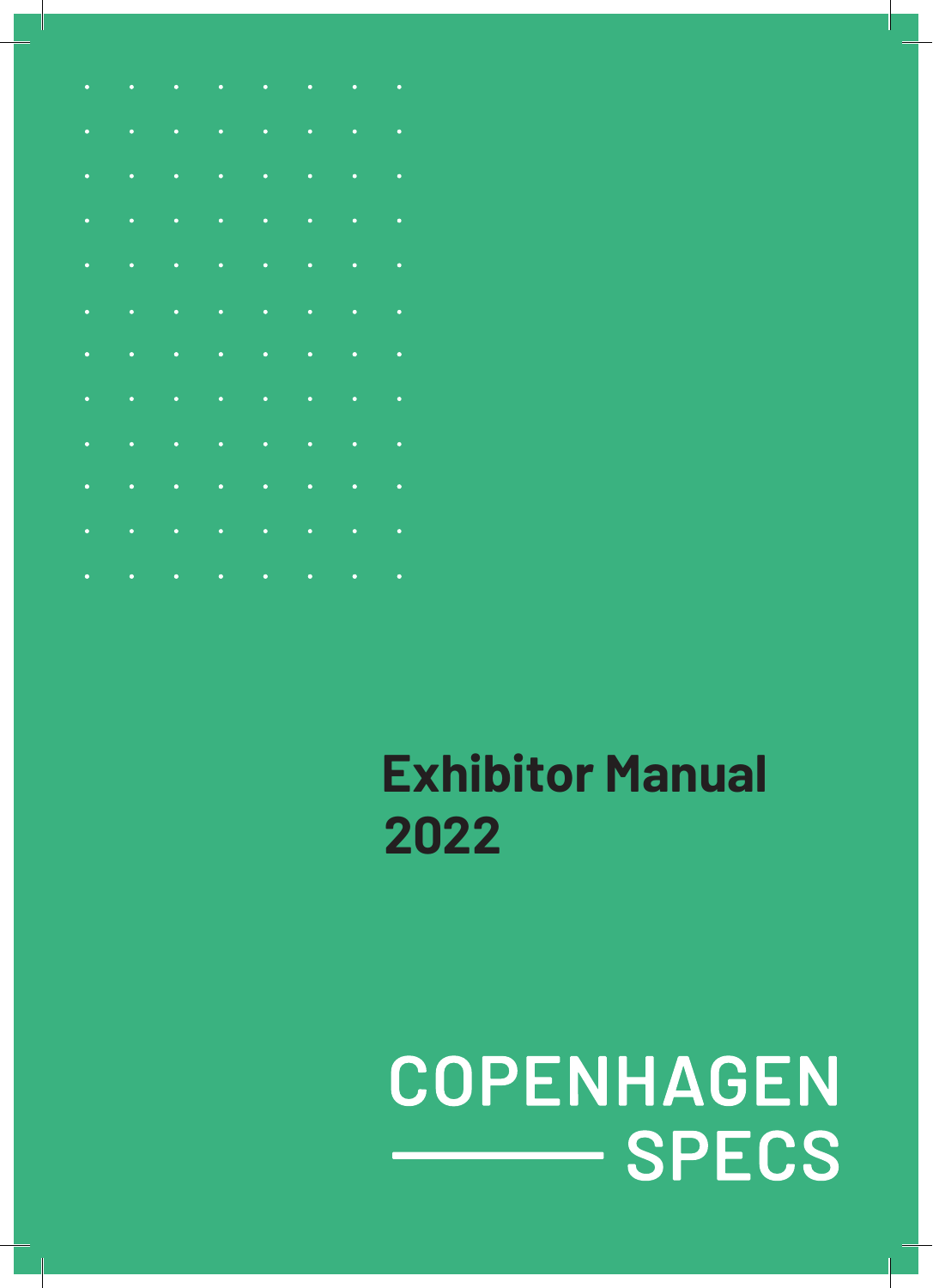## **Welcome to copenhagen specs 2022**

will find all information about copenhagen specs. Please do read this manual as the

#### **CONTENT**

**03** Opening hours

**03** Parking info

**04** Exhibitor badge

**04** Booths info

**05** Chairs & tables

**05** Displays info

**05** Spots info

**06** Booths removal info

**06** Sending goods before the trade

**07** Catering

**07** Dinner party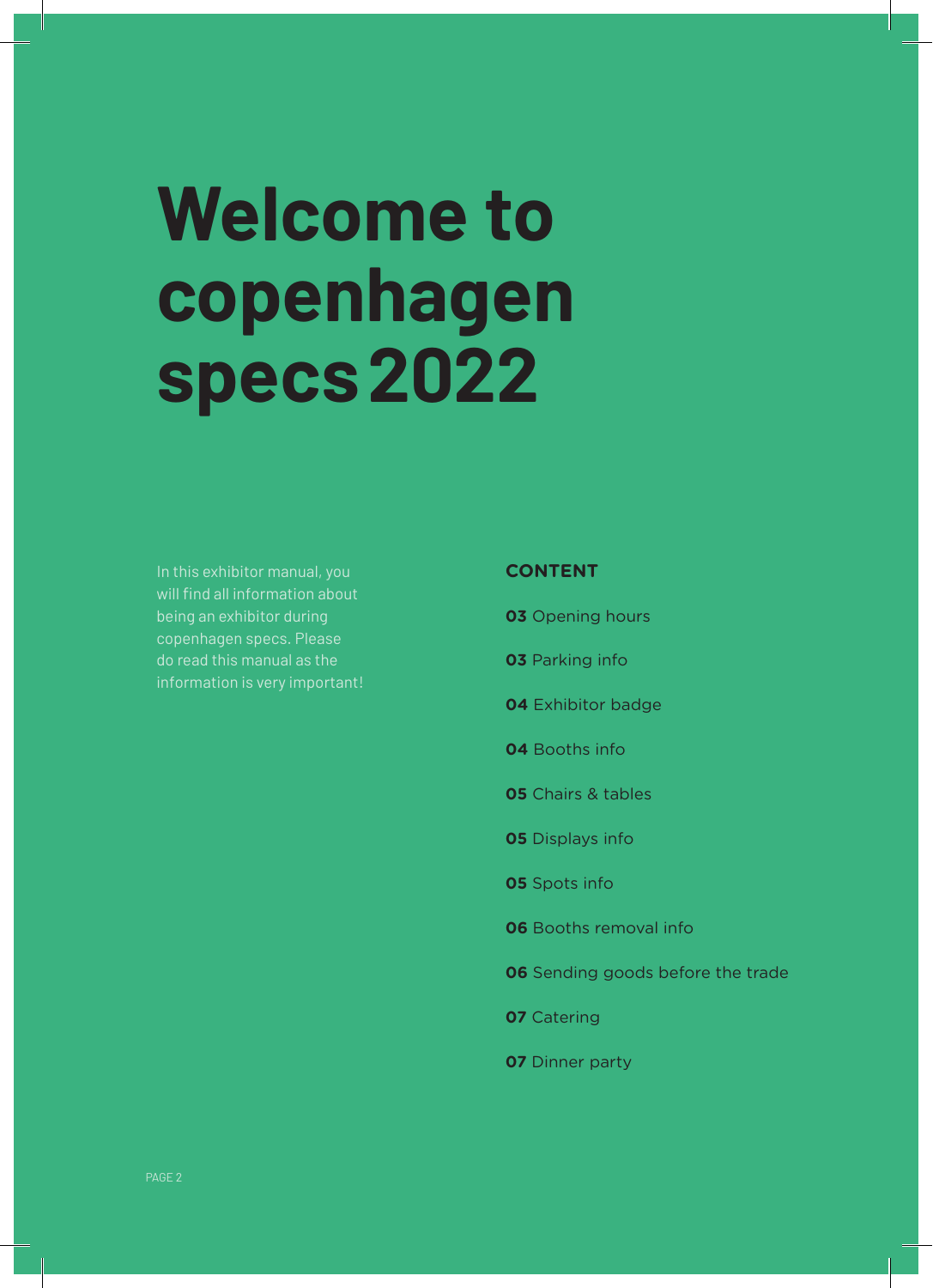|  |  |  | <b>OPENING HOURS</b> |  |
|--|--|--|----------------------|--|
|--|--|--|----------------------|--|



**Saturday March 5, 2022: 09.00—18.30** Exhibitors can enter from 8.00.

**Sunday March 8, 2020: 10.00— 14.00** Exhibitors can enter from 9.00.

The gate at the parking lot will be locked in the opening hours to avoid trespassers.

If you need to get to your car, you have to use the main entrance.

**PARKING**



If you ordered parking tickets, they are in an envelope at your booth. The parking ticket is valid for Saturday March 5 - Sunday March 6, 2022. You have to place it inside your car in the front window to the right.

**TAXI**



(+45) 3535 3535 / (+45) 4848 4848

**SECURITY**

 $\widehat{\left( \times \right)}$ 

There will be security guards at Lokomotivværkstedet Friday and Saturday night.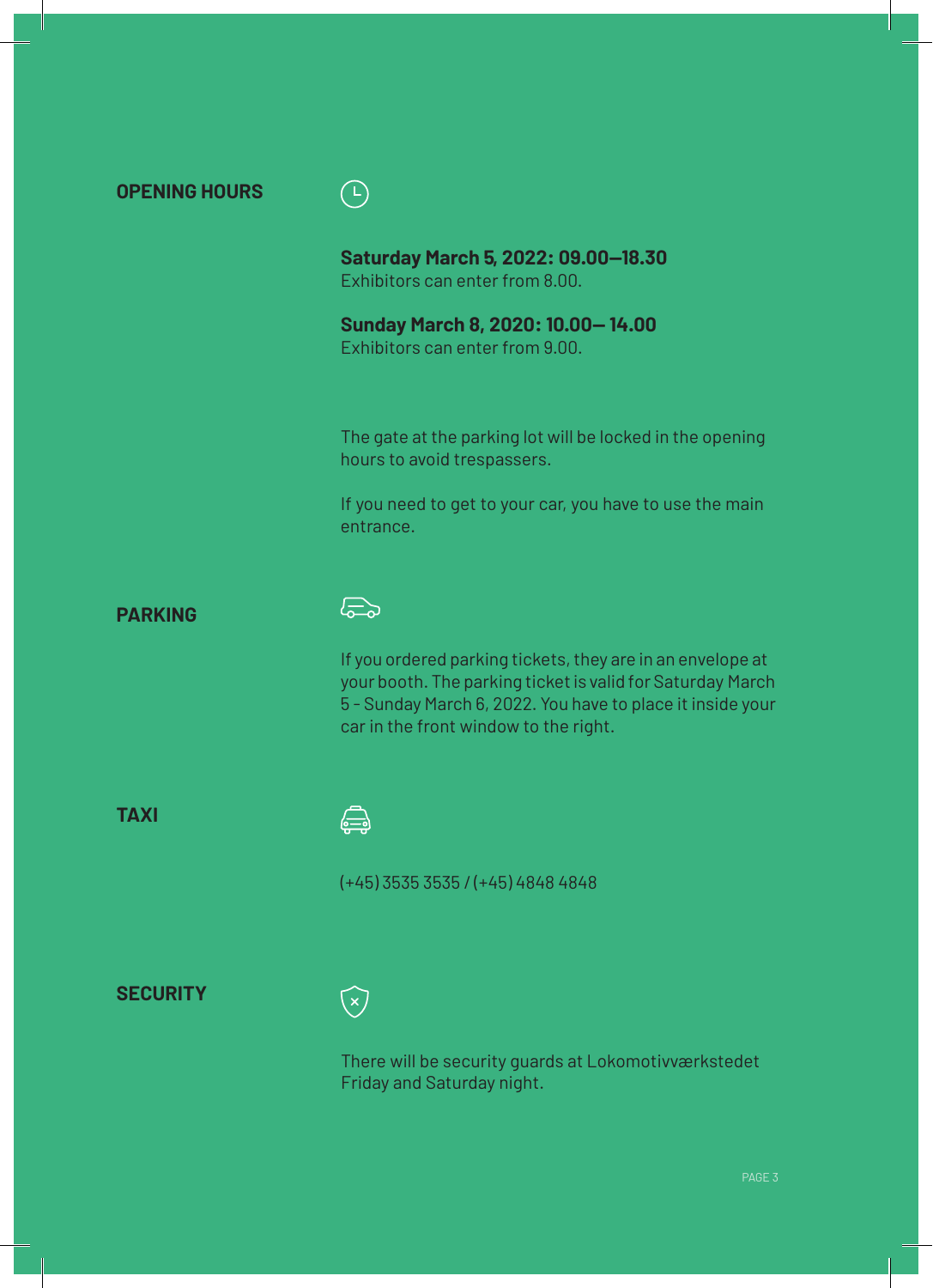**DJ (KATRINE RING)**



Our House DJ is playing lounge music all opening hours at the fair. You are not allowed to play your own music at the booth.

**EXHIBITOR BADGE**

#### ┎┹┑

Please have your exhibitor pass with you at all times during the show at your smartphone or tablet.

#### **BOOTHS**

#### from

The back wall is made of OSB wooden boards. You are allowed to hang almost anything at the back wall, but if it's over 5 kilos, please clear it with the Ambiente construction builders before hanging anything up.

The partition wall is a big part of the copenhagen specs concept, so you cannot remove it or replace it with something else.

You are not allowed to put up anything along the sides to separate your booth from your neighbour or to block an open side.

You need to respect all other booths in front, on each side and behind you.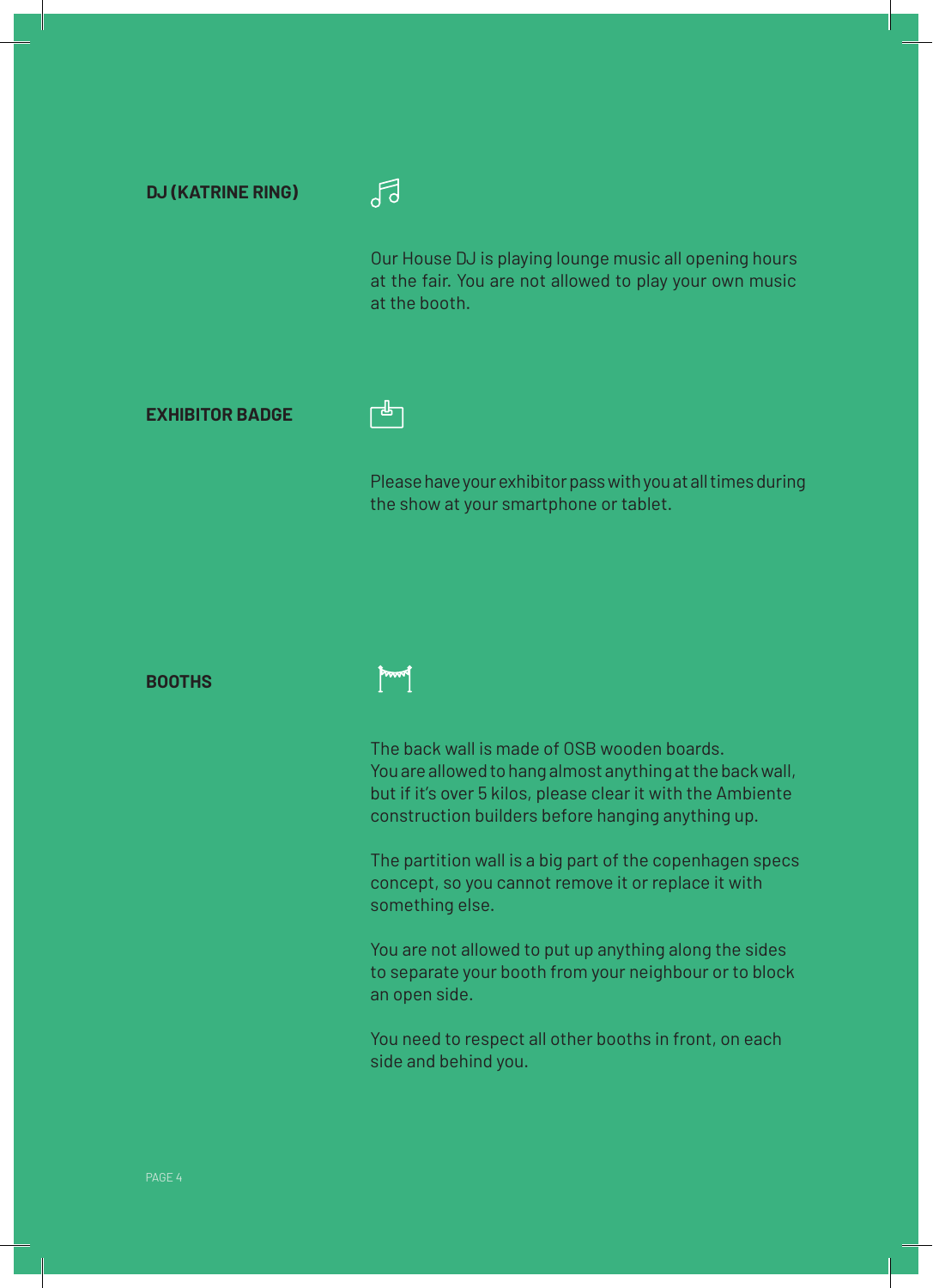#### **CHAIRS AND TABLES**



If you have ordered tables and chairs, they should be at your booth now. If not please ask one of the workers from "Ambiente", and they will help you.

#### **DISPLAYS**



If you have ordered display solutions for your back wall they should hang on your back wall now. They are set up like you wished in the sketch you returned to us. If you have not returned the sketch, we have decided how to hang them up.

#### **THE SPOTS IN THE RIG**



If you want to re-arrange the spots in the rig above the booth, please leave a note at the booth before you leave Friday, and it will be adjusted Friday night.

#### **NO OPEN FIRE!**

You cannot use open fire/flames becaus it will set off the alarm. If you trigger the alarm you have to pay a fee to the fire department and cover all other expenses.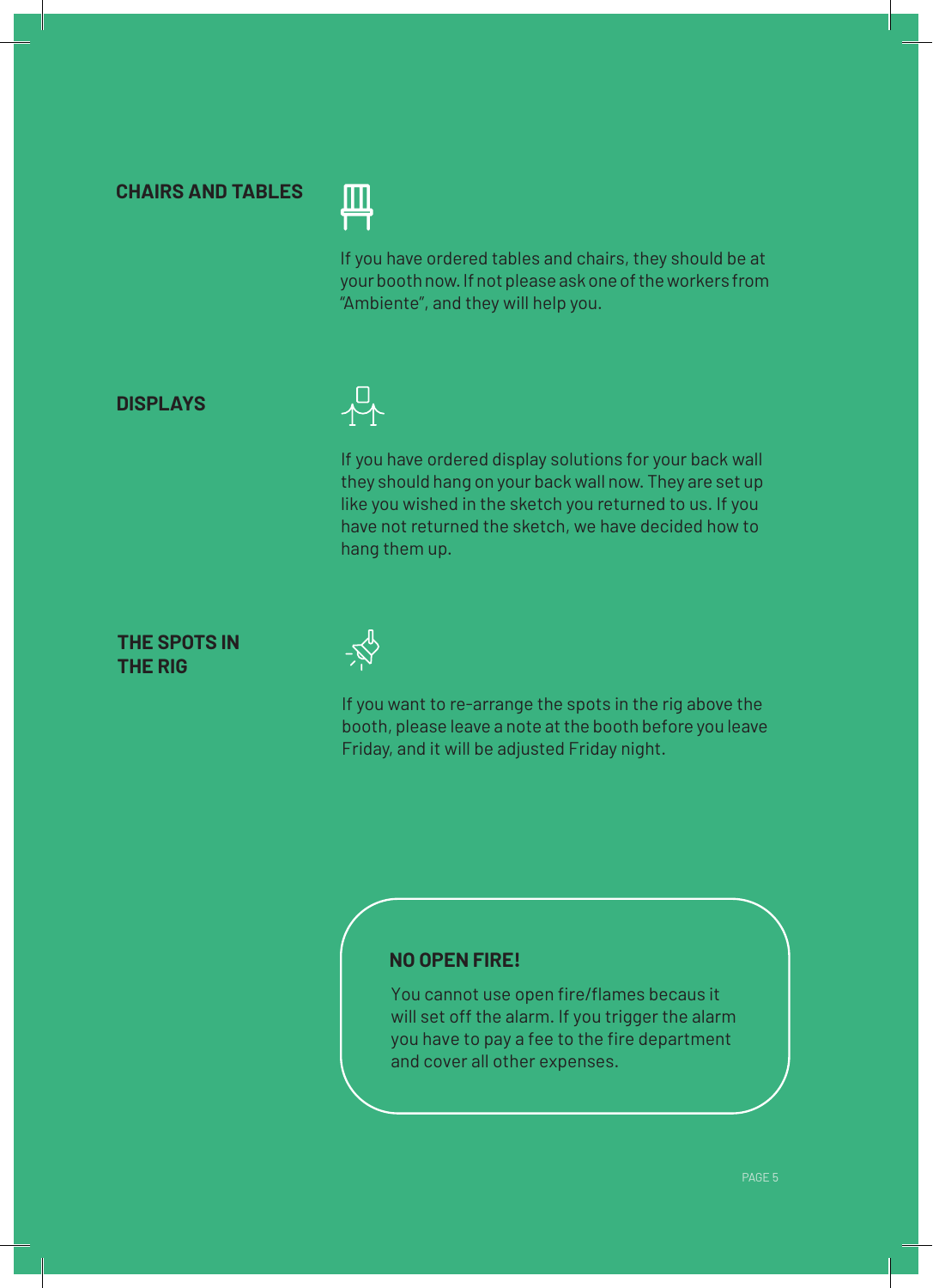#### **BOOTH REMOVAL SUNDAY NIGHT**

You are allowed to break down your booth Sunday March 6, 2022. You cannot start breaking down your booth before 14.00.Everythingmust be removed before 18.00.

You cannot leave anything from your booth other than posters and brochures behind without having made an agreement with copenhagen specs. So, if you need to leave furniture or other items, please contact me in advance. Violation of this will trigger a fine of 10 % of your booth price.

If you need to leave goods behind to be picked up after 18.00 on Sunday March 6, 2022, you have to arrange this directly with the manager at Lokomotivværkstedet. you where to go. Please ask the copenhagen specs staff and they will show

#### **SENDING GOODS BEFORE THE TRADE FAIR**



If you want to send any goods or packages before the trade fair, you can send it with arrival Thursday, March 3 and not before that date.

You must mark your goods/packages with your booth number, brand name and copenhagen specs. It's your own responsibility, if you do send anything before thetradefair.copenhagenspecsorLokomotivværkstedet cannot be held accountable for missing, damaged or nondelivered material.

#### **QUESTIONS**



If you have any questions, then please go to the staff in the registration. They will do their best to help you.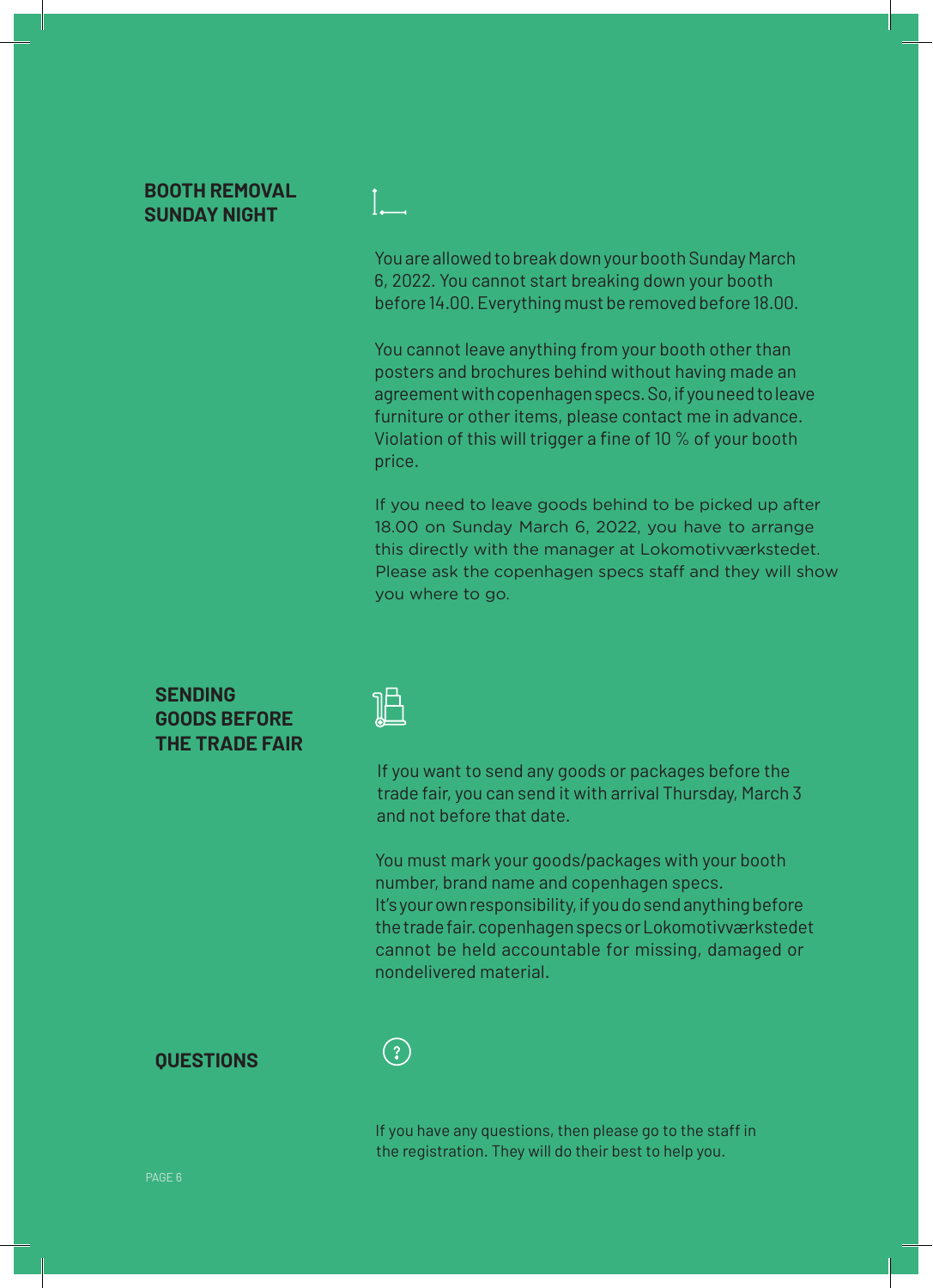#### **CATERING**

Each booth includes catering for 2 persons. This includes per person:

- 1 snack pack ticket (1 hot dish or 1 sandwich or salat + a soda/water/beer) for Saturday.
- 1 snack pack ticket (1 hot dish or 1 sandwich or salat + a soda/water/beer) for Sunday.
- 1 soda/water/beer tickets.
- 2 cups of coffee (Amaricano) tickets

All tickets will be in the envelope at your booth. If you have ordered extra catering, these tickets will also be in this envelope.

It is not possible to get other tickets if you lose them.

Please do not give the tickets to the visitors, as you have to wear an exhibitor badge to redeem the tickets.

**You are not allowed to serve coffee from your booth except if you buy this directly from the coffee trucks in the coffee area.**

You are allowed to serve all other beverages except coffee.

#### **DINNER SATURDAY NIGHT**



copenhagenspecswillhostadinnerpartyattherestaurant, Gorilla,attheMeatpackingdistrictinCopenhagen,Saturday night from  $20:45 - ?$ 

You are very welcome to join the dinner. You just need to book your own table - you can find a link on copenhagenspecs.dk/general-information